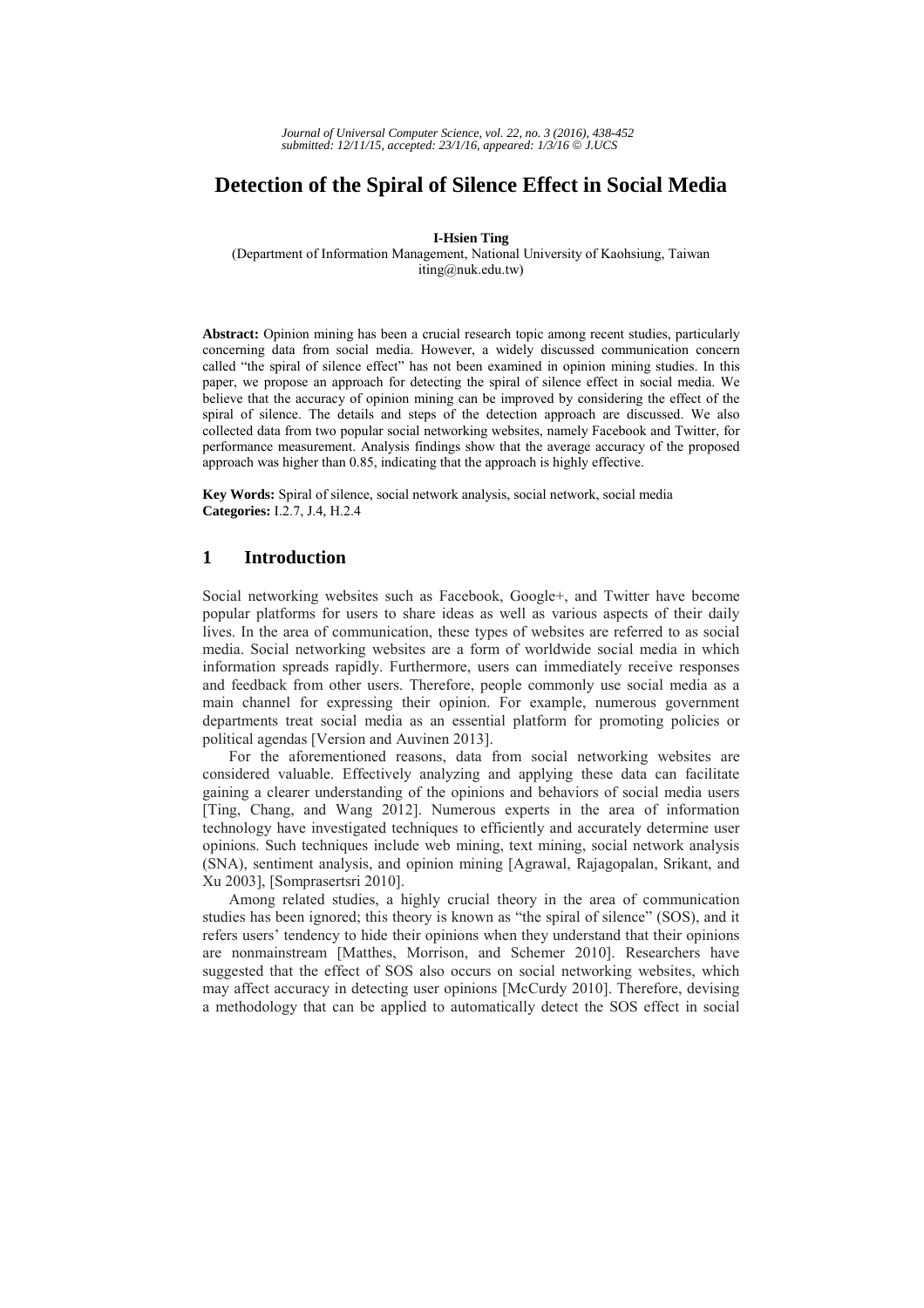networking website data would be useful. Related studies on the SOS are discussed in section 2 of this paper.

According with the background and motivation of this study, we propose an approach that is based on SNA, sentiment analysis, opinion mining, and the classification technique of data mining. In this approach, we defined a "turning point" to detect the SOS. To determine the accuracy of the proposed approach, we collected data from 2000 Facebook fan page posts, classifying them into two groups with 1000 posts each, namely the "SOS" and "nonSOS" groups. Subsequently, we performed SNA to determine relevant measurements, comprising degree, closeness, diameter, betweenness, and a clustering coefficient. Furthermore, keywords from the posts were extracted as an additional parameter. These parameters were subsequently employed in assigning the post classification to determine the parameters that were useful in detecting the SOS effect.

In the remainder of this paper, further background and literature review concerning the theory of the SOS, SOS, sentiment analysis, and opinion mining is provided. In section 3, we propose the research design and the framework of the proposed approach for detection of the SOS effect. An experimental and data analysis is presented in section 4; we provide the discussion and conclusion in section 5.

# **2 Background and Literature Review**

In this section, we first introduce background information regarding the SOS effect, which is the theory applied in this paper. Furthermore, related essential techniques from previous studies concerning SOS detection are reviewed, including SNA, sentiment analysis, and opinion mining.

### **2.1 Spiral of Silence**

The SOS (i.e., "the SOS effect") is a well-known theory in the area of communication studies. The theory was proposed by Noelle-Neumann in 1973; Figure 1 shows the conceptual presentation of the SOS effect as defined by Noelle-Neumann [Noelle-Neumann 1993].

In Figure 1, the left hand side represents the distribution of strength viewpoint, whereas the right hand side represents public support for people with a minority viewpoint. When the distribution of strength viewpoint becomes more prevalent, and the public support for people with a minority viewpoint becomes less prevalent, people with a minority viewpoint start to hide their true opinions. Eventually, they remain silent and even show support for the distribution of strength viewpoint. The effect represents a spiral, and therefore has been called "the SOS effect."

In the theory, humans are gregarious animals, and therefore require support from one another. Humans fear loneliness; thus, people frequently review their viewpoint to determine whether it is a unique or minority viewpoint. If people notice that they hold a minority viewpoint, they tend to hide it to avoid loneliness and remain silent. However, some studies have suggested that silence may not be the only reaction when people fear loneliness, but there is no evidence to prove this [Salmon and Kline 1985]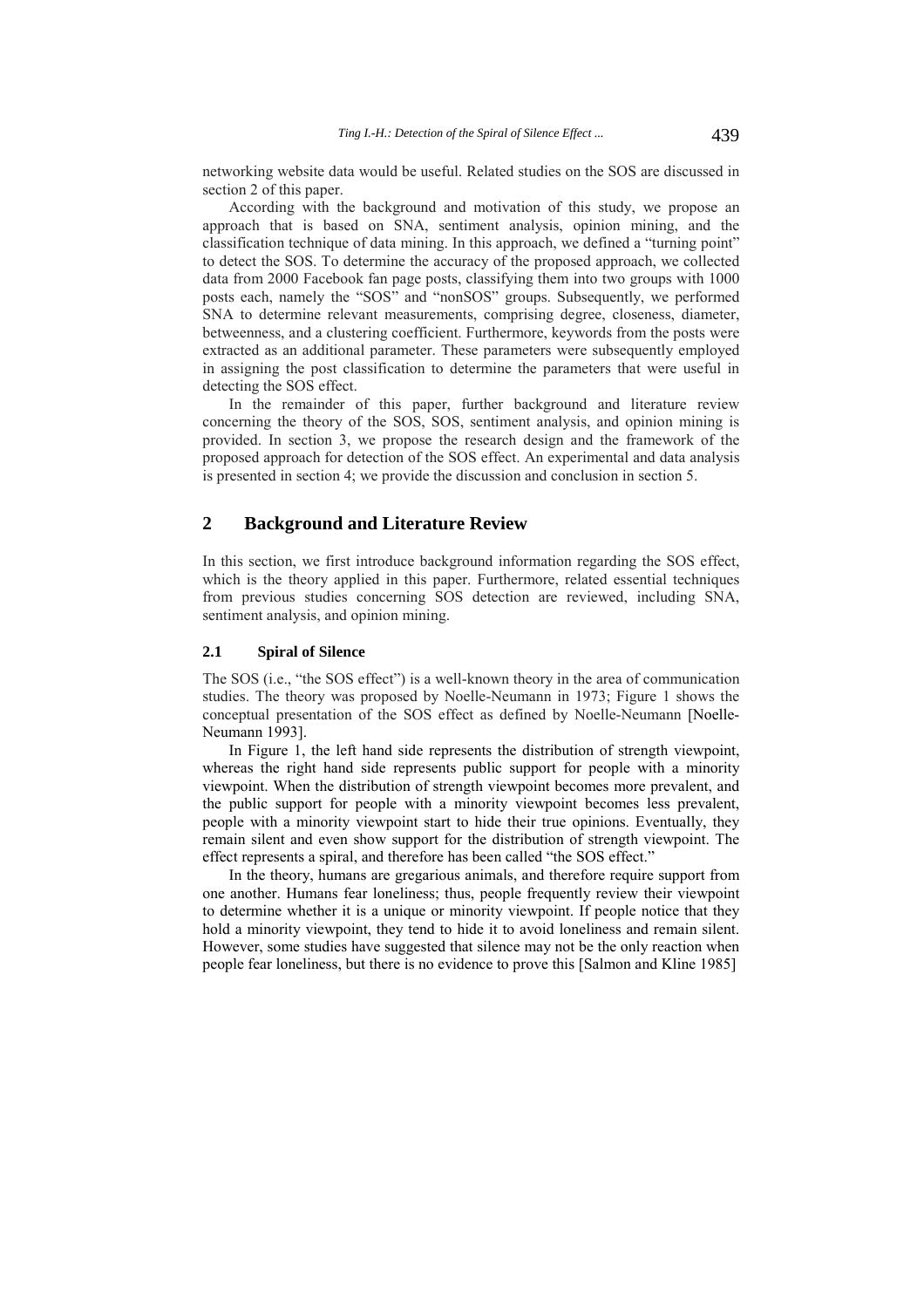

*Figure 1: Concept of the SOS effect [Noelle-Neumann 1993]* 

Some researchers have claimed that because of the prevalence of anonymity in the era of the Internet and social networking, users can easily hide their true identities, and that the SOS effect is disappearing [Web 2013]. However, many researchers have indicated that the SOS effect remains and occurs frequently [Gearhart and Zhang 2013]. The SOS effect may be more obvious in certain situations than in others [Chen 2011], [C. Wang 2011], [Fu and Sim 2011], [Stratta 2004]. The bandwagon effect is another theory that is an extension of the SOS effect. The bandwagon effect refers to a situation whereby people who have expressed public opinions can claim that their opinions are supported by a large proportion of people in order to attract other people to agree with their opinions. For example, candidates in an election tend to claim that they have the support of most people and may even produce false poll results to validate this claim [Stratta 2004], [Fu and Sim 2011].

## **2.2 Social Network Analysis**

SNA is a research methodology in the area of sociology for observing and analyzing the interactions among social activists to determine social network structures [Wasserman and Faust 1994]. Because of the long history of SNA, numerous terms and definitions have been widely applied in various research areas such as sociology, management, business, biology, and information technology [Wilson 1989], [June, Kim, Kim, and Choi 2006], [Chang, Ting, and Wang 2011], [Wang, Ting, and Li 2011], [Lee, Ting, and Liou 2012], [Wang, Ting, and Wu 2013].

The basic concept and methodologies of SNA have been thoroughly explained in two well-known books, namely *Social Network Analysis: A Hand Book* and *Social Network Analysis: Methods and Applications* [Wasserman and Faust 1994], [Scott 2000]. These works have included the definitions of social network roles and measurements of social relationships (e.g., centrality, closeness, betweenness, cluster coefficient, network diameter, and structure hole) [Wellman and Berkowitz 1988], [Burt 1992]. The following measurements were applied in this study: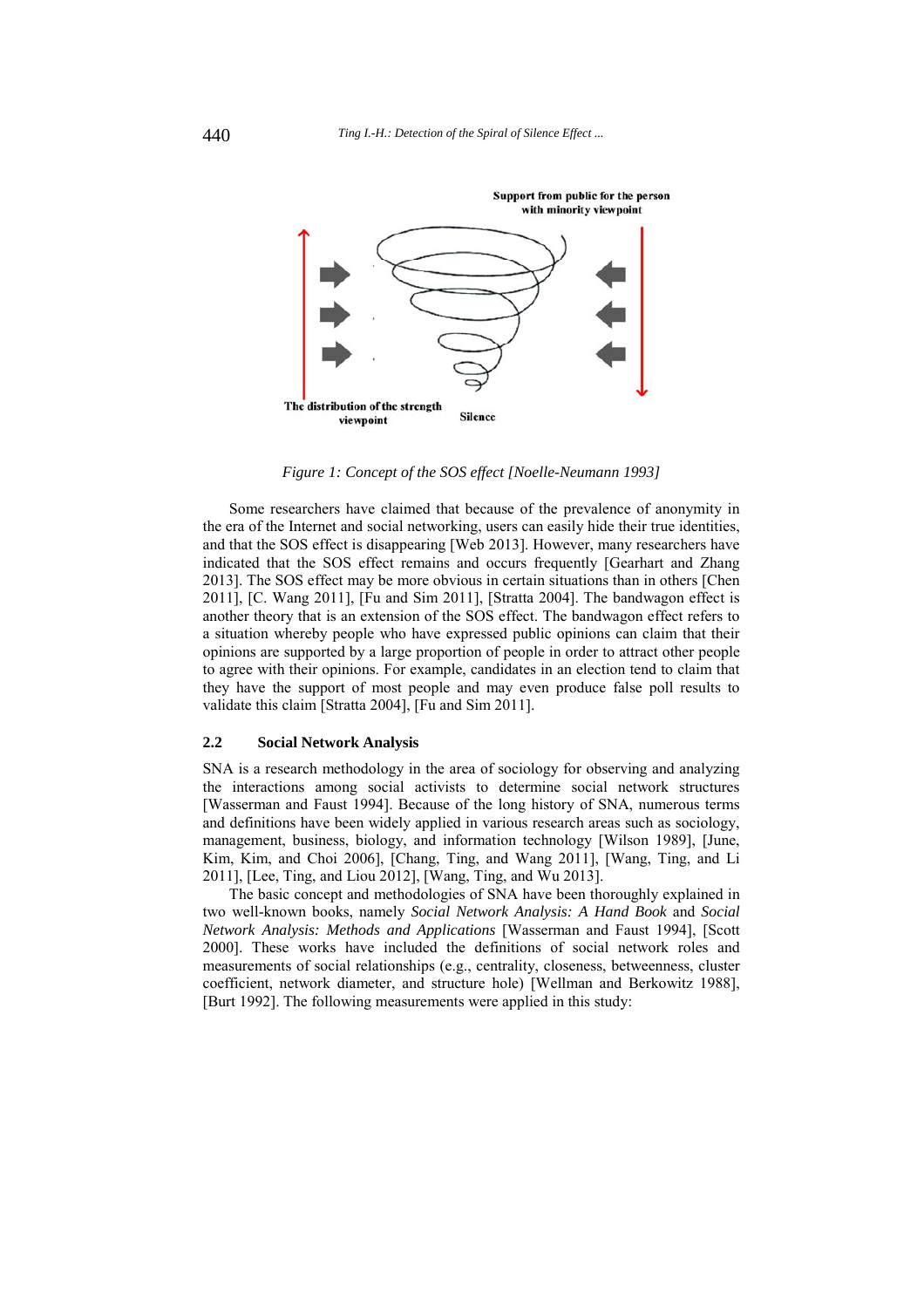- (1) **Network Diameter:** Network diameter is the average distance of the shortest path for each pair of nodes.
- (2) **Density:** Density  $= D/L$ ; L is the maximum possible lines (i.e., edges) in a graph; D is the total lines (i.e., edges) in a graph.
- (3) **Centrality:** Two different types of centrality exist, namely local centrality and global centrality.

| Local             | absolute |           |           |           |
|-------------------|----------|-----------|-----------|-----------|
| Centrality        | relative | 0.43(3/7) | 0.57(4/7) | 0.43(3/7) |
| Global Centrality |          | ت ا       |           |           |

*Table 1: Example of different centrality analyses*

The following three measurements are extensions of the centrality measurement:

- (4) **Degree Centrality:** Degree centrality can be employed to measure the most active node in a network, which is the node having the highest number of relationships with other nodes in the network. Assuming that the highest degree of a node is  $|V|-1$ , the degree centrality of the node is  $D(V)/(|V|-1)$  after normalization.
- (5) **Closeness Centrality:** In a social network, a higher closeness centrality indicates a shorter average distance between nodes.
- (6) **Betweenness Centrality:** The node that interacts with the highest number of other nodes in a social network has the highest betweenness centrality in that network. In this situation, most nodes must pass through this node to contact other nodes. Assume that for each node *i*, there exist two nodes, *j* and *k*, that must communicate.  $g_{\mu}(n_i)$  denotes the number of shortest paths that pass through *i* to connect  $j$  and  $k$ . Equations (4) and (5) measure the normalized betweenness centrality.

$$
C_B(n_i) = \sum_{j < k} \left( \frac{g_{jk}(n_i)}{g_{jk}} \right)
$$
\n
$$
C_B(n_i) = \frac{C_B(n_i)}{(g-1)(g-2)/2}
$$
\nEquation (4)\nEquation (5)

## **2.3 Opinion Mining**

In recent years, a high quantity of data has been aggregated with the rapid growth of social networking websites. Researchers from various fields have regarded such data as valuable. However, the high quantity of data renders executing efficient analysis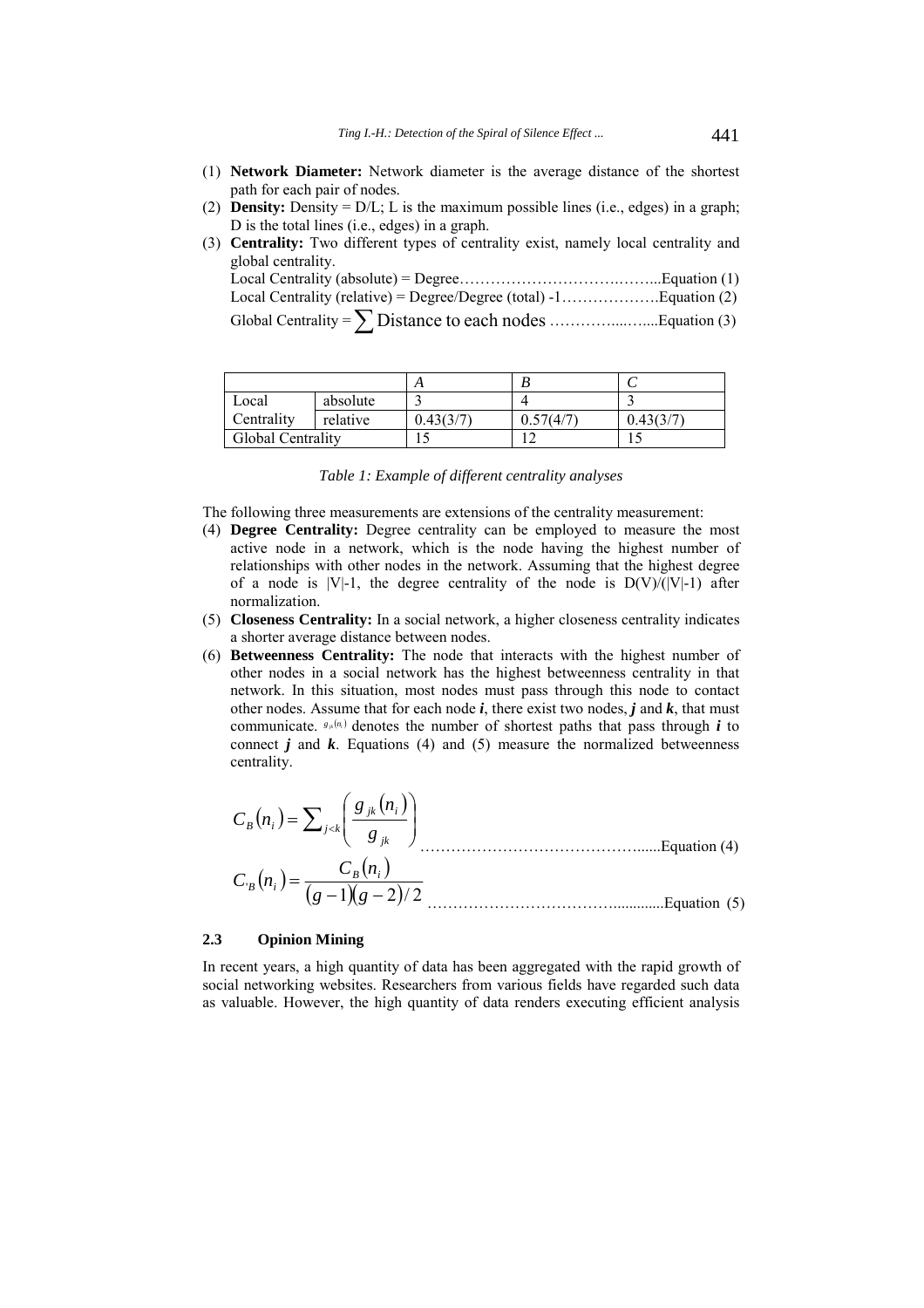difficult, and this is a critical concern in information technology. Opinion mining was developed as a solution to this problem, referring to the automatized extraction of Internet user opinions [Cho et al. 2011]. Opinion mining, also called sentiment analysis, has become a critical application in data mining, text mining, and nature language processing [Hu and Liu 2004].

Distinct from traditional detection methods, opinion mining does not focus on explicit topics and keywords, but on sentimental expressions. Therefore, the major tasks in opinion mining are to extract sentimental messages and transform unstructured documents into structured ones. Positive and negative sentimental expressions can then be distinguished and classified by sentiment analysis [Pang, Lee and Vaithyanathan 2002], [Turney 2002], [Pang and Lee 2005]. Some researchers have also treated sentiment as a continuous interval to determine the level of sentiment in data [Thelwall, Buckley, Paltoglou, Cai, and Kappas 2010].

In opinion mining, sentimental messages can be extracted from documents through two methods, namely corpus-based and thesaurus-based opinion mining [Pang and Lee 2005]. In recent studies, the corpus-based method has provided more data than has the thesaurus-based method concerning sentimental keywords; therefore, it is regarded as the mainstream method of sentiment analysis. Generally, opining mining comprises four steps: feature extraction, opinion keyword extraction, opinion classification, and opinion summarization (i.e., determining the connection between opinion keywords and keyword features) [Jakob and Gurevych 2010], [Ting and Yen 2012], [Ting 2015].

Opinion mining currently has numerous applications. Pang and Lee proposed an approach to classify positive and negative comments of movies based on opinion mining [Jakob and Gurevych 2010]. Opinion mining is also used for the detection of spam or false opinions, which is useful for users to detect true opinions on social networks [Mukherjee et al. 2013], [Qian and Liu 2013]. Notably, opinion mining can also be applied in the prediction of public support for political parties or public concerns. This type of prediction is highly similar to election polls, but focuses on data from social media platforms such as Twitter or Facebook [Younus et al. 2011].

In most current applications for opinion mining, the SOS effect is seldom discussed and accounted for. This is because it is a theory in the area of communication. However, as mentioned, the SOS effect has been proven to remain in social networking platforms [McCurdy 2010]. Therefore, developing a method of detecting the SOS effect among these platforms is valuable, and such a method can facilitate improving the performance and accuracy of opinion mining. Furthermore, the technique of opinion mining is useful in modeling the SOS effect as well as in identifying the pattern of an SOS (e.g., the frequency of positive and negative opinions; turning point).

# **3 Research Design and Framework**

On the basis of the background and motivation discussed in the previous sections, we developed an approach for detecting the SOS effect in social media. In this study, we focused solely on data from Twitter and Facebook. Figure 2 illustrates the research design and framework; the corresponding 10 steps are discussed in this section as follow.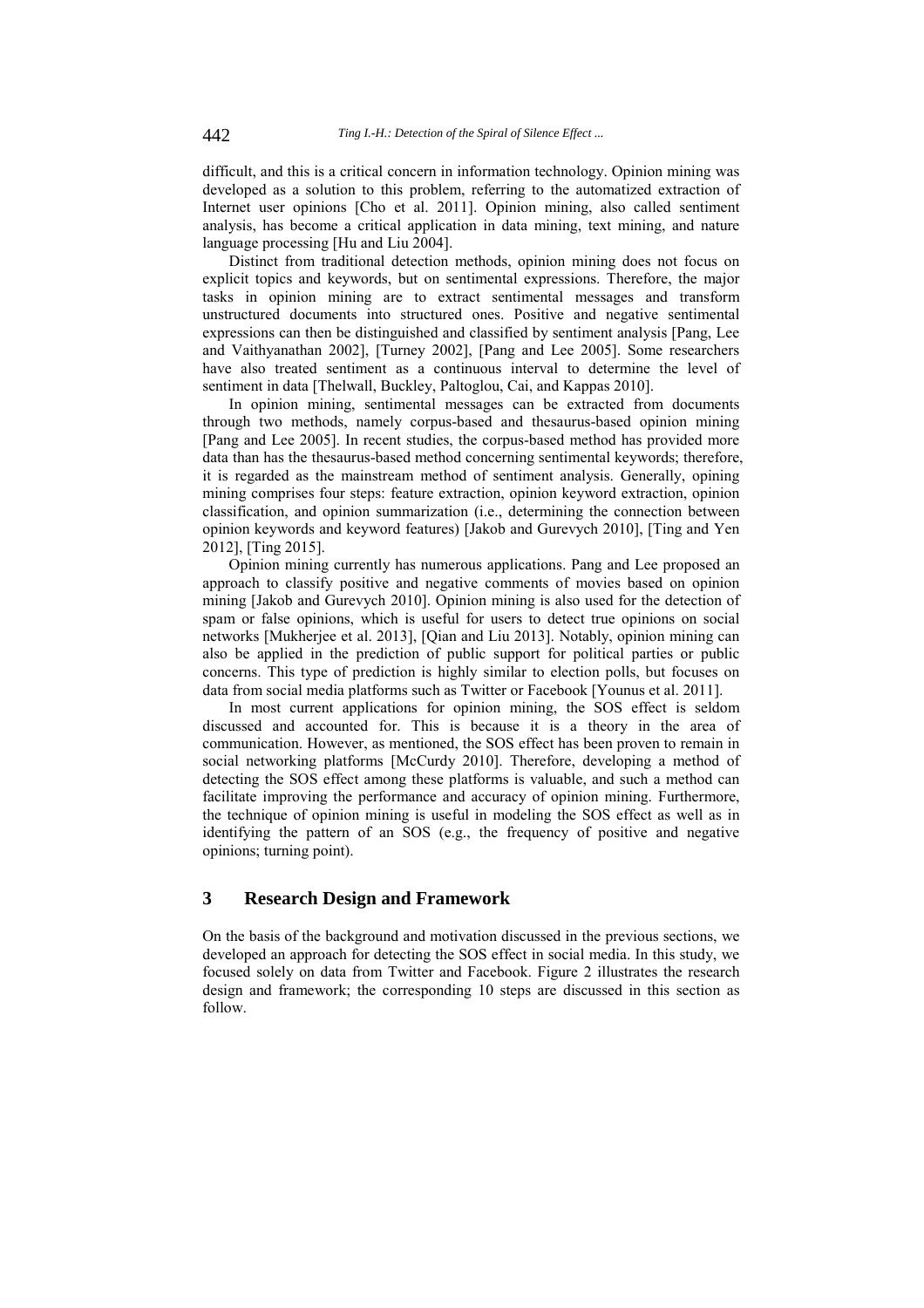

*Figure 2: Research design and framework* 

# **(1) Social Media Data:**

In this study, Twitter and Facebook were selected as social media platforms. Regarding Facebook, we collected data from fan pages related to social policy or politics by using the Facebook application program interface (API). A sample of Facebook fan page data is shown in the left panel of Figure 3. We collected data from a fan page posts for all interactions, comprising likes, shares, and comments.



*Figure 3: Sample Facebook fan page data (left) and Twitter data (right)*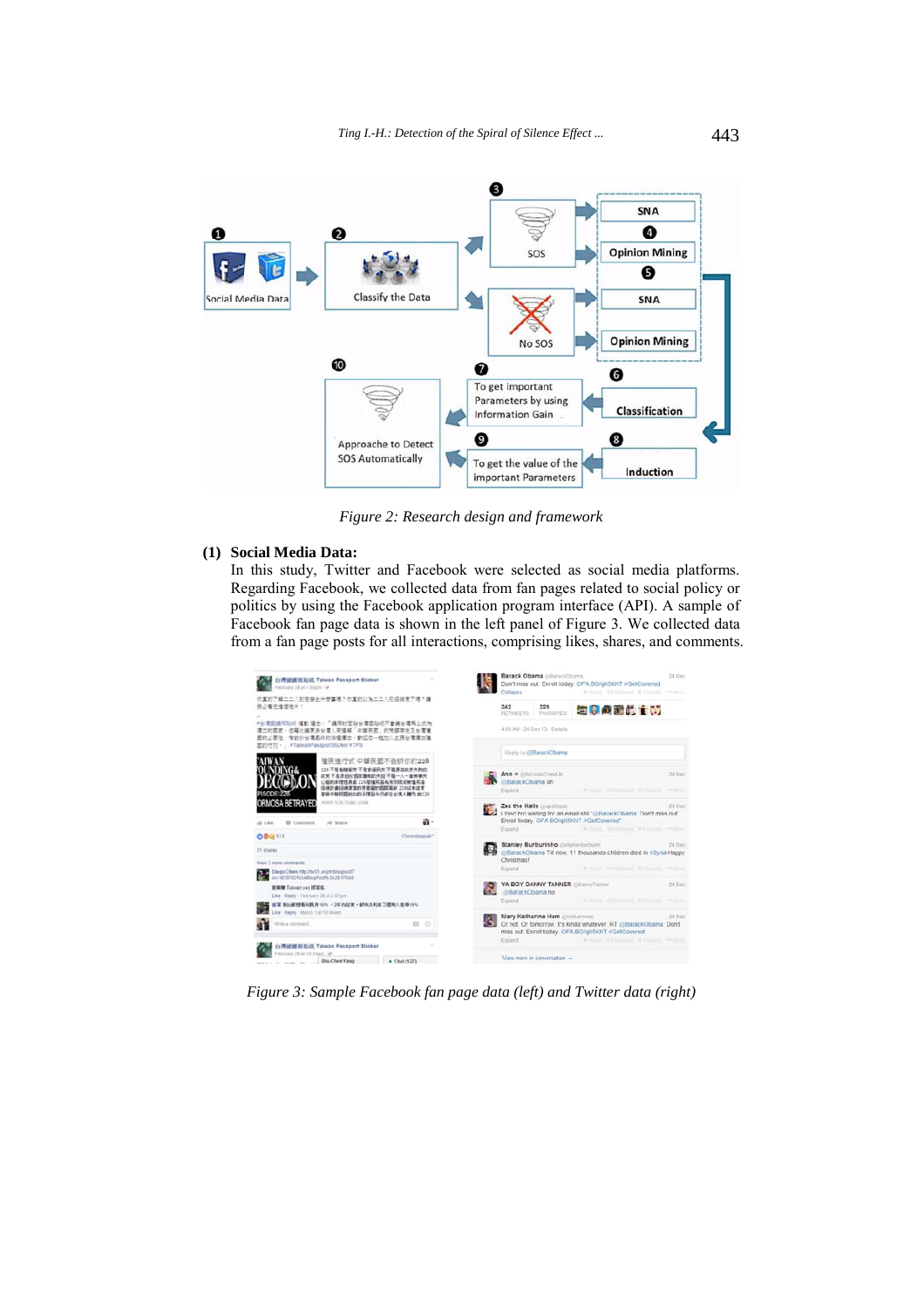Concerning data from Twitter, we used the Twitter API to extract data during the period from January 2012 to March 2012; approximately 100 million data items were collected. A sample Twitter data item is shown in the right panel of Figure 3. As with Facebook data, we also collected data from Twitter posts for all interactions, comprising retweets, responses, and likes.

#### **(2) Data Classification:**

After step 1, we invited 10 experts on SOS to determine whether an SOS effect was evident in the discussions.

#### **(3) Classified Data; SOS and NonSOS:**

After step 2, the experts spent approximately 2 months classifying the data as either data with SOS or data without SOS (nonSOS). Ultimately, we retained 2000 data items from Facebook in Chinese (1000 SOS and 1000 nonSOS) and 2000 data items from Twitter in English (1000 SOS and 1000 nonSOS). These data were employed in this study for training and experimentation.

### **(4) Social Network Analysis:**

All the data collected in the previous steps were applied to a relationship matrix to represent the interactions among the users in a post, with factors including likes, comments, subcomments, and shares. Figure 4 shows an example matrix transformation; the relationships were identified and the frequencies of interaction were tallied. For example, if user A likes user B's comment, a value of 1 is applied to the matrix; no weighting was performed for different interactions. The final matrix was then used for SNA measurements.



*Figure 4: Example relationship matrix transformation* 

In this study, the following SNA measurements were employed: network diameter (*ND*), average degree (*AD*), closeness(*C*), betweenness (*B*), cluster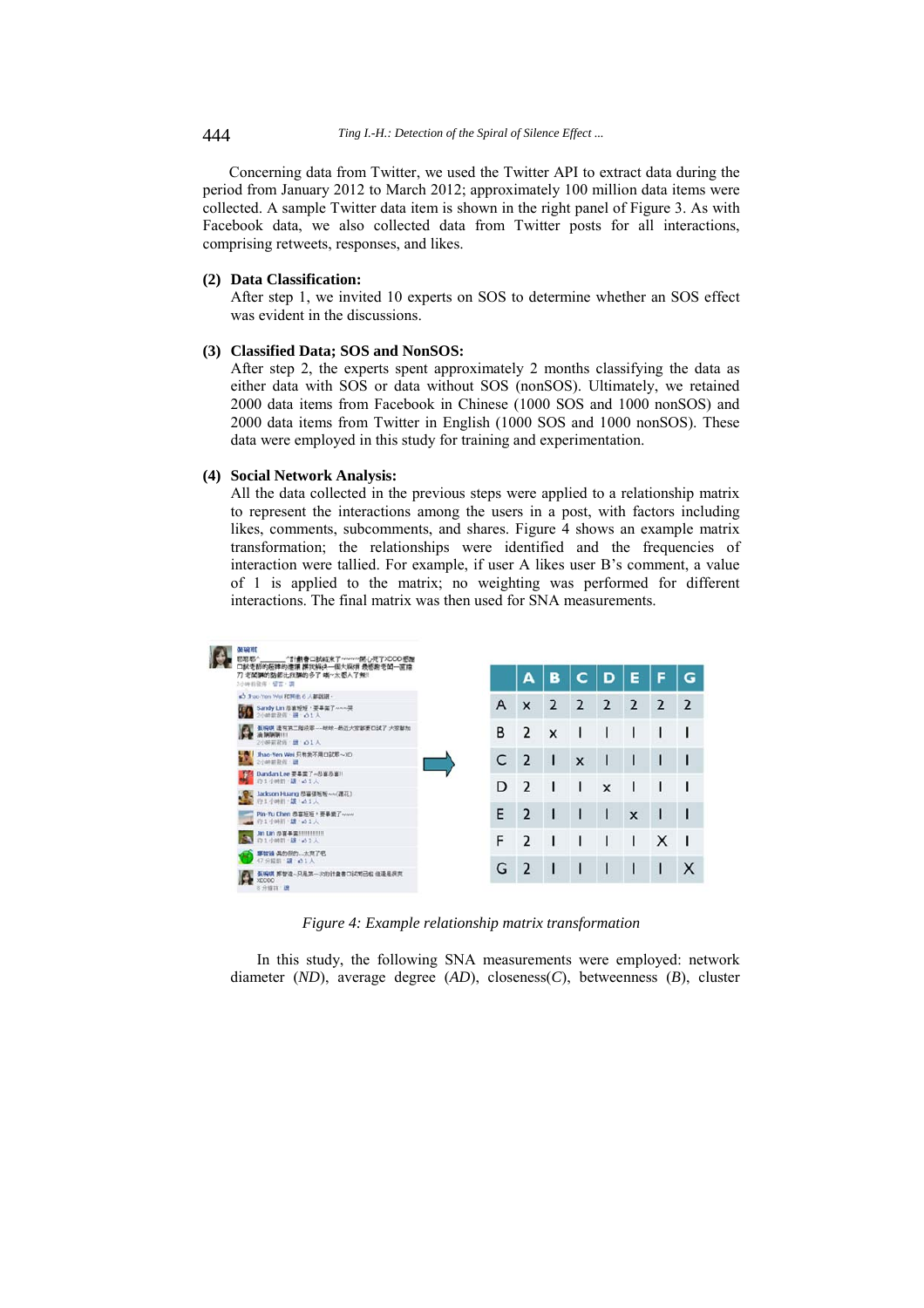coefficient (*CC*) and density (*DE*). These measurements were determined for each post collected. Equation 6 represents the vector of SNA.

$$
DMSNA_i = (ND_i, AD_i, C_i, B_i, CC_i, DE_i)
$$
 
$$
\dots
$$
 Equation (6)

#### **(5) Opinion Mining:**

Opinion mining was the main step in this study, after which the sentimental value of the keyword in a post was analyzed. The process of opinion mining is shown in Figure 3.

In the process of opinion mining, discussion posts were first subjected to sentence segmentation. Through the use of a thesaurus, features (i.e., keywords) in a sentence could be selected. The features were subsequently analyzed to measure the degree of sentimental value by using a sentiment dictionary and WordNet. Sentimental value was the essential measurement in this study to detect the effect of the SOS, which was analyzed in the final step of the experiment.



*Figure 3: Process of opinion mining* 

After the measurement of sentimental value, for each discussion data item, we employed a vector, as shown in Equation  $(7)$ . In Equation  $(7)$ ,  $a_i$  is the sentimental vector of discussion *i*.  $O_n$  denotes the opinion degree of the  $n^{th}$ response in discussion *i*.

$$
DMOMa_i = (O_0, O_1, \dots, O_n)
$$

For each discussion  $i$ , there is another vector  $\textit{DMOMb}_i$ , or turning point vector, as shown in Equation (8). This vector comprises  $AO_i$  and  $TP_i$ , where  $AO_i$ denotes the average opinion degree of discussion  $i$  and  $TP_i$  denotes the turning point of discussion *i*.

............................................................Equation (8) *DMOMbi AOi TPi* ,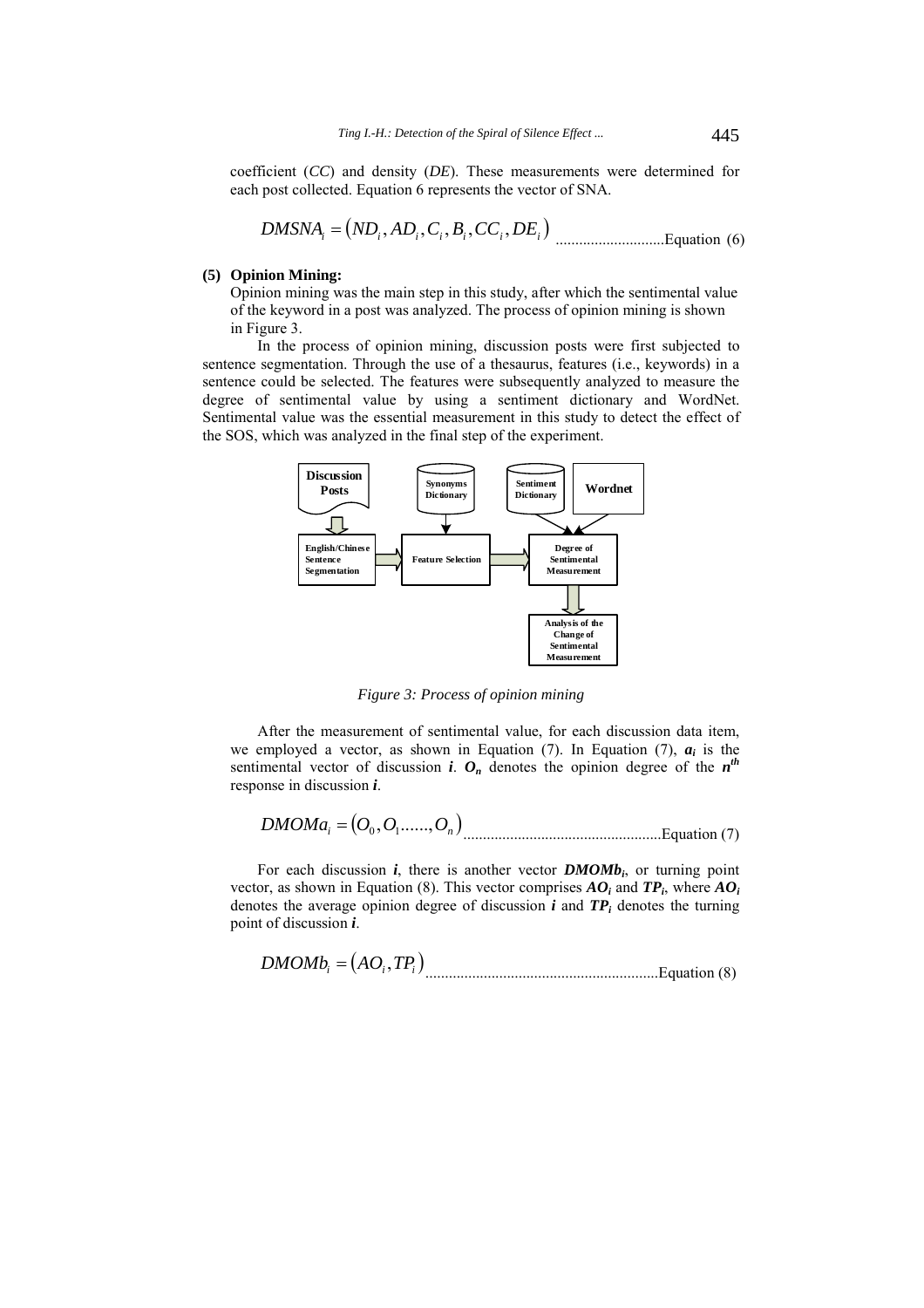446 *Ting I.-H.: Detection of the Spiral of Silence Effect ...*

$$
TP = \frac{m_n}{M}
$$

Equation (9) represents the turning point measurement. In this equation,  $\vec{M}$  is the total responses in a discussion, and  $m_n$  denotes the  $n^{th}$  response. Therefore, the value of  $TP$  is greater than 0 and less than 1. The turning point  $m_n$  is the point when a positive sentimental measurement decreases and remains below zero, or when a negative sentimental measurement increases and remains above zero.

## **(6) Vector Classification:**

Three generated vectors, namely *DMSNAi*, *DMOMai*, and *DMOMbi*, were classified and used for training to understand the crucial parameters. We used the Waikato Environment for Knowledge Analysis (Weka) and C4.5 for the classification.

#### **(7) Parameter Determination through Information Gain**:

After the processing in the previous step, we used the Weka to determine the importance of the parameters of the three vectors by applying information gain. Through this analysis, we could determine which parameters were significant for classifying post data into the SOS effect or nonSOS effect groups.

#### **(8) Induction:**

Induction is another method of manually determining parameter importance; in this study, this method was employed as a supplement to the previous step.

#### **(9) Crucial Parameter Value Determination:**

After steps 7, 8, and 9, we expected to possess the values of crucial parameters that could be applied in distinguishing SOS from nonSOS data. For example, *TP* in Equation (9) represents the turning point; by this step, we obtained the optimal value of *TP* for detecting the SOS effect.

## **(10)Approach for Automatic SOS Detection:**

Finally, we developed an approach to automatically detect the SOS effect on the basis of the results acquired in the previous steps. We generated a set of rules and values for the detection, including crucial parameters and values.

# **4 Experiment and Evaluation**

We organized a series of experiments according to the approach developed in the previous steps, employing the crucial parameters and values acquired, to test the performance of our method in detecting the SOS effect.

We collected data from Facebook and Twitter, as mentioned in steps 1 and 2, by employing the research design and framework introduced in section 3. After classifying the data, we retained a total of 4000 data items, consisting of 2000 data items from Facebook and another 2000 from Twitter. The data from Facebook mainly employed traditional Chinese (a common written language in Taiwan and Hong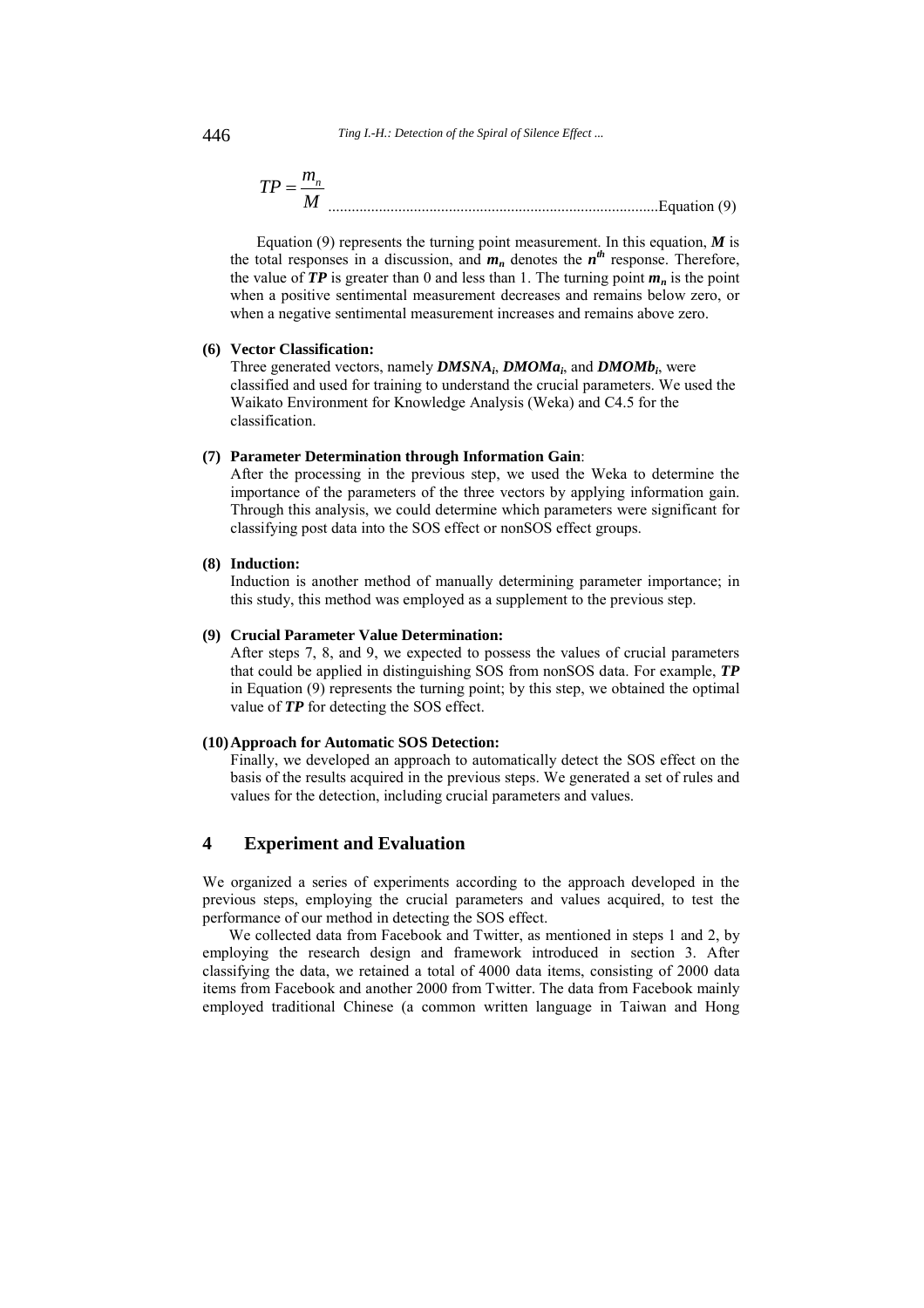Kong). Among the 2000 data items from Facebook, 1000 were SOS items, whereas the other 1000 were nonSOS items. Concerning the data from Twitter, the language employed was English. As with the data from Facebook, we obtained 1000 SOS data items and 1000 nonSOS items. A summary of the collected data is shown in Table 2.

|             | Facebook<br>(Traditional | Twitter<br>(English) | Total |
|-------------|--------------------------|----------------------|-------|
|             | Chinese)                 |                      |       |
| With SOS    | 1000                     | 1000                 | 2000  |
| Without SOS | 1000                     | 1000                 | 2000  |
| Total       | 2000                     | 2000                 | 4000  |

*Table 2: Summary of the collected data*

To determine the accuracy of our proposed approach in detecting the SOS effect, we analyzed all the data items and calculated the related measurements [see Tab. 3]. Weka was again employed; the evaluation method applied a 10-fold validation. The accuracy, precision, and recall were measured for data from both Facebook and Twitter.

The analysis results generally indicated that our approach achieved a high accuracy in detecting the SOS in the data from Twitter (English), and a low accuracy for data from Facebook (traditional Chinese). However, the accuracy for both data was adequate: the accuracy was 0.843 or higher for each platform, with an average accuracy between both platforms of 0.878; indicating that more than 80% of the total data with SOS could be detected accurately.

We investigated the reason for the relatively high detection accuracy for English SOS data, compared with that for traditional Chinese. On observing the data, we found that most of the errors occurred when users employed ambiguous words. Notably, this occurred mostly for users employing traditional Chinese. One reason this may have occurred is because there is a higher number of ambiguous terms in traditional Chinese than in English. Therefore, the employed dictionary may need to be expanded to more adequately distinguish the terms. Another reason may have been the different cultures of Chinese- and English-speaking users; this is a notable topic concerning cultural differences that may be employed as a research focus in the future.

|                         | Accuracy | Precision | Recall |
|-------------------------|----------|-----------|--------|
| English SOS             | 0.912    | 0.901     | 0.923  |
| (Twitter)               |          |           |        |
| Traditional Chinese SOS | 0.843    | 0.874     | 0.796  |
| (Facebook)              |          |           |        |
| Average                 | 0.878    | 0.888     | 0.856  |

*Table 3: Analysis results (10-fold validation)*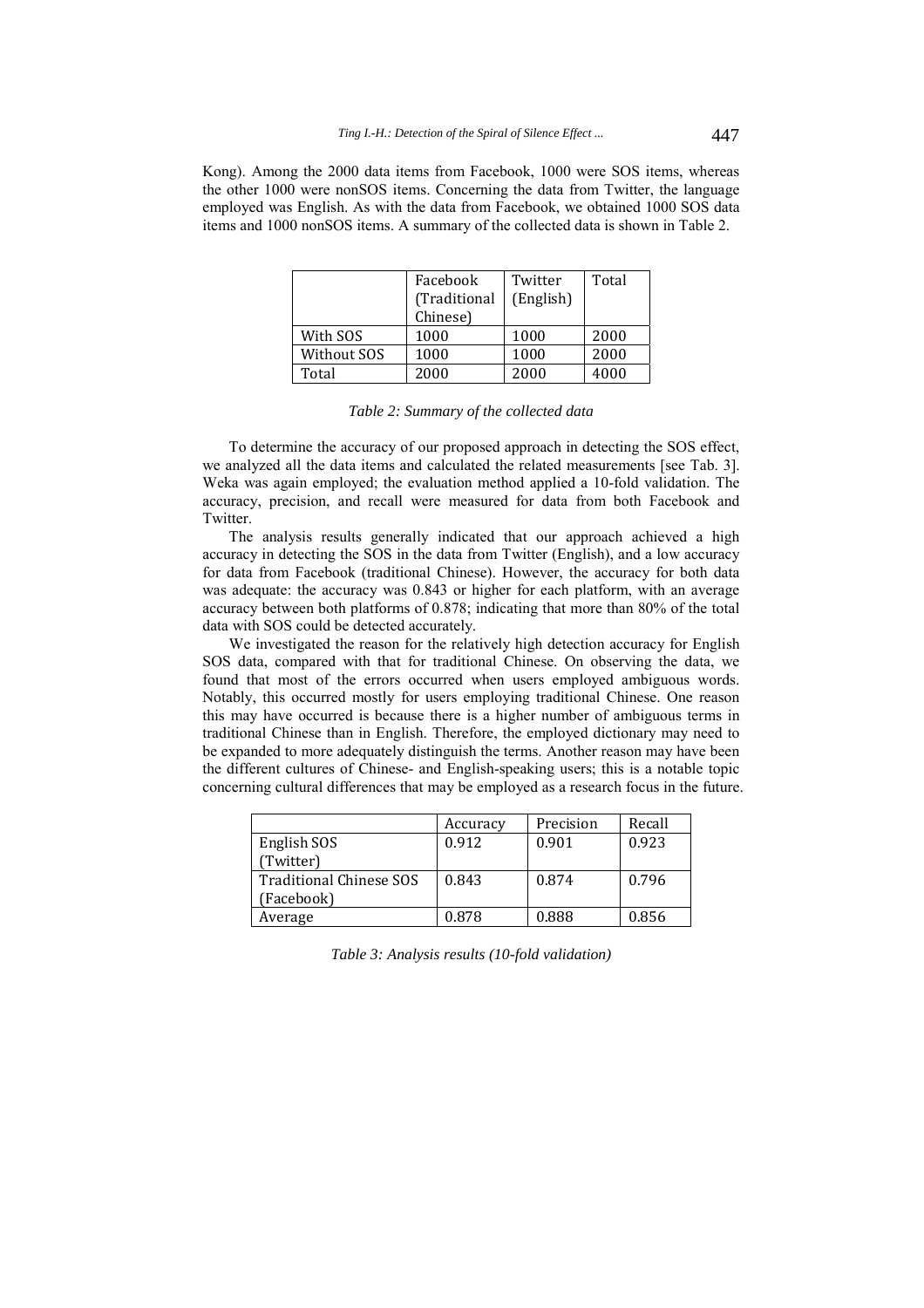In addition to the average accuracy for both data sources, we tested the method accuracy for different numbers of posts in a thread (every 100 posts from 100–2000 posts). The test results are shown in Figure 4 and Figure 5; in both figures, the x axis represents the number of posts and the y axis denotes the accuracy of SOS detection.

As shown in Figure 4, the accuracy for most cases of Facebook data was between 0.85 and 0.95, which is considered highly stable. This implies that there was no significant difference in accuracy when the number of Facebook posts varied.



*Figure 4: Accuracy for Facebook data with different numbers of posts* 

As shown in Figure 5, the accuracy for most cases of Twitter data was between 0.8 and 0.85. The accuracy was slightly higher only when the number of posts was 1600. As evidenced in Figure 5, the performance was highly stable, indicating that there was no significant difference in accuracy when number of Twitter posts varied.



*Figure 5: Accuracy for Twitter data with different numbers of posts*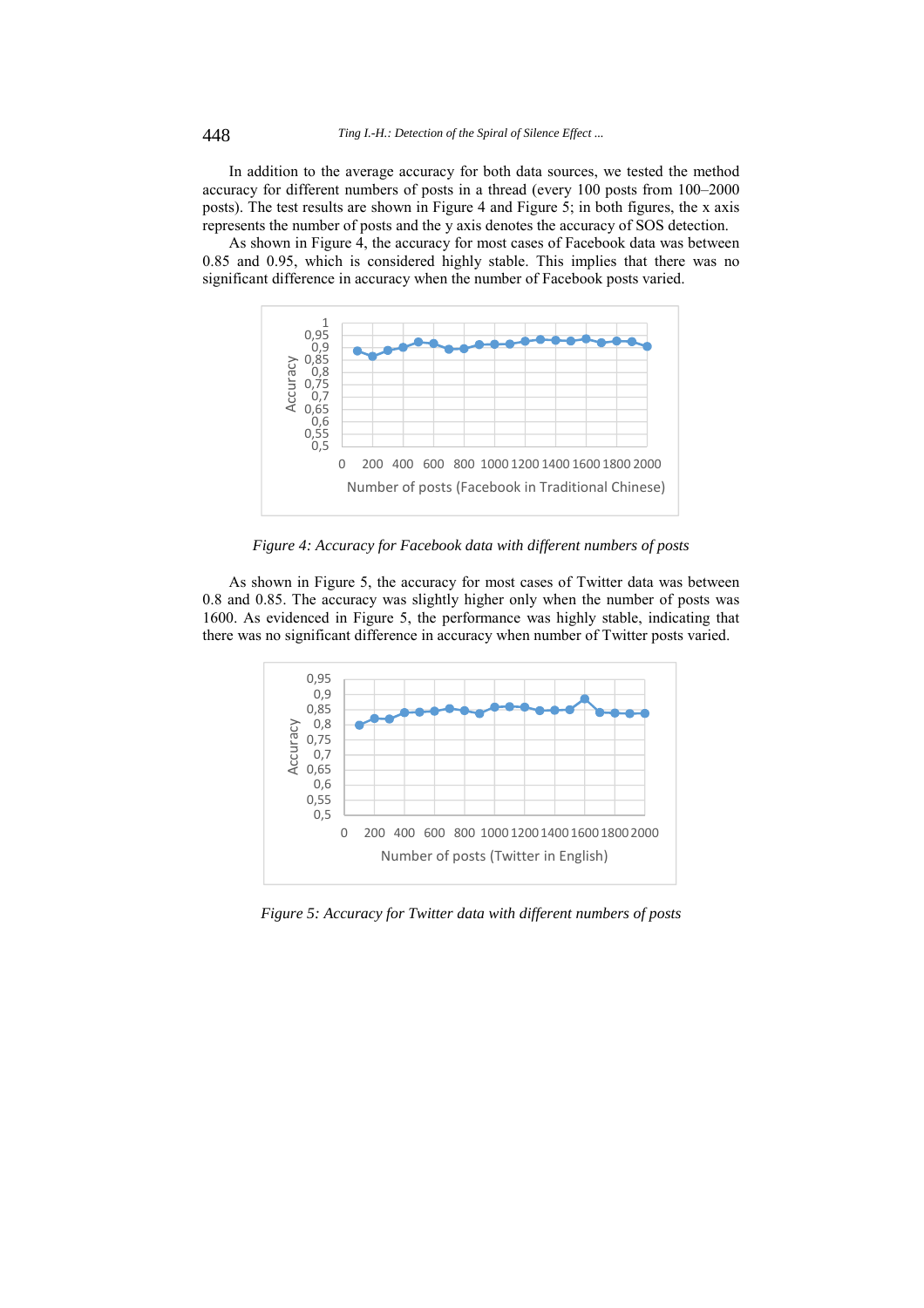# **5 Conclusions and Future Studies**

Opinion mining is a highly popular and crucial research method, particularly in the era of social networking: Opinion mining can be applied to determine the opinions of social media users. Recently, several studies have focused on opinion mining; however, the critical topic of the SOS effect has rarely been applied in such studies because it may cause bias when analyzing social media data.

In this study, we developed an approach to detect the SOS effect. The approach combines the techniques of opinion mining (i.e., sentiment analysis) and SNA; we believe that the pattern of the SOS may be modeled on the sentimental value of the interactions among social media users. After employing the approach proposed herein, we determined crucial parameters by observing the mean accuracy of the information obtained from the classification technique and induction. These parameters can be used for the detection of SOS.

We collected 2000 data items each from Facebook and Twitter for training the parameters and for use in a series of experiments to measure the performance of the proposed SOS detection approach. The analysis findings show that the data accuracy values for Facebook and Twitter were 0.912 and 0.843, respectively, with an average data accuracy of 0.878 between the platforms. Therefore, the accuracy of the proposed approach is higher than expected.

This is our first paper concerning the application of SNA and opinion mining techniques to detect the SOS effect. On the basis of our findings, several future research topics can be investigated. For example, we would like to use this approach to verify election results in Taiwan and the United States, as well as to compare the differences among election polls. We would also like to compare differences among cultures and countries, as well as to expand our research to other social media platforms.

#### **Acknowledgments**

This work was funded by the Ministry of Science and Technology, Taiwan. The project title is "Applying Social Network Mining to Discover the Effect of Spiral of Silence Detection and Discovery Technique: A Comparative Empirical Study of Different Platforms and Cultures"; the project number is 103-2410-H-390-019-MY3. We express our appreciation to the three anonymous reviewers for their valuable feedback and comments in improving the quality of this paper.

## **References**

[Agrawal, Rajagopalan, Srikant and Xu 2003] Agrawal, R., Rajagopalan, S., Srikant, R., Xu, Y.: 'Mining Newsgroups Using Networks Arising From Social Behavior'; In World Wide Web 2003 Conference. Budapest, Hungary (2003), pp. 529–535.

[Burt 1992] Burt, S. P.: 'Structural Holes'; Cambridge, MA, USA: Harvard University Press (1992).

[Chang, Ting and Wang 2011] Chang, P.-S., Ting, I.-H., Wang, S.-L.: 'Towards Social Recommendation System Based on the Data from Microblogs'; 2011 International Conference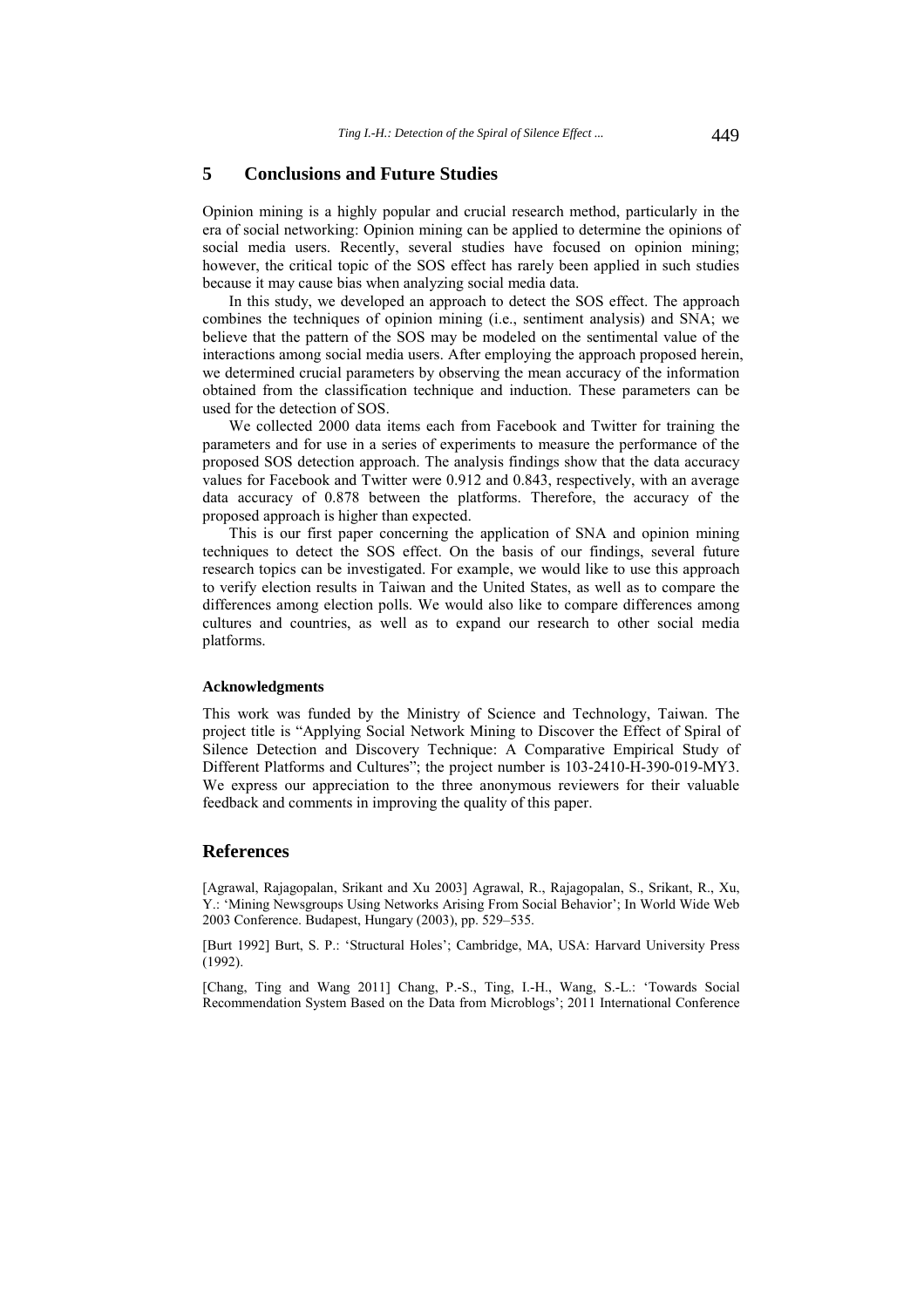on Advances in Social Networks Analysis and Mining (2011), pp. 672–677. http://doi.org/10.1109/ASONAM.2011.101

[Chen 2011] Chen, K.: 'A Test of the Spiral of Silence Theory on Young Adults' Use of Social Networking Sites for Political Purposes'; Iowa State University (2011).

[Cho et al. 2011] Cho, K. S., Yoon, J. Y., Kim, I. J., Lim, J. Y., Kim, S. K., Kim, U.-M.: 'Mining Information of Anonymous User on a Social Network Service'; 2011 International Conference on Advances in Social Networks Analysis and Mining (2011), pp. 450–453. http://doi.org/10.1109/ASONAM.2011.19

[Fu and Sim 2011] Fu, W. W., Sim, C. C.: 'Aggregate Bandwagon Effect on Online Videos' Viewership: Value Uncertainty, Popularity Cues, and Heuristics'; Journal of the American Society for Information Science and Technology, Vol. 62, No. 12 (2011), pp. 2382–2395.

[Gearhart and Zhang 2013] Gearhart, S., Zhang, W.: 'Gay Bullying and Online Opinion Expression: Testing Spiral of Silence in the Social Media Environment'; Social Science Computer Review, Vol. 32, No. 1 (2013), pp. 18–36. http://doi.org/10.1177/0894439313504261

[Hu and Liu 2004] Hu, M., Liu, B.: 'Mining and Summarizing Customer Reviews'; In KDD 2004. Seattle, Washington, USA (2004), pp. 168–177.

[Jakob and Gurevych 2010] Jakob, N., Gurevych, I.: 'Using Anaphora Resolution to Improve Opinion Target Identification in Movie Reviews'; In Proceedings of the 2010 ACL Conference. Uppsala, Sweden (2010), pp. 263–268.

[June, Kim, Kim and Choi 2006] June, T., Kim, J., Kim, B. J., Choi, M. Y.: 'Consumer Referral in A Small World Network'; Social Networks, Vol. 28, No. 3 (2006), pp. 232–246.

[Lee, Ting and Liou 2012] Lee, T.-L., Ting, I.-H., Liou, M.-M.: 'A study on product diffusion of social network sites - takes HTC as an example'; In The 2012 International Conference on Internet Studies. Bangkok, Thailand (2012).

[Matthes, Morrison and Schemer 2010] Matthes, J., Morrison, K. R., Schemer, C.: 'A Spiral of Silence for Some: Attitude Certainty and the Expression of Political Minority Opinions'; Communication Research, Vol. 37, No. 6 (2010), pp. 774–800.

[McCurdy 2010] McCurdy, P.: 'Breaking the Spiral of Silence—Unpacking the "Media Debate" within Global Justice Movements: A Case Study of Dissent! and the 2005 Gleneagles G8 Summit'; Interface, Vol. 2, No. 2 (2010), pp. 42–67.

[Mukherjee et al. 2013] Mukherjee, A., Kumar, A., Liu, B., Wang, J., Hsu, M., Castellanos, M., Ghosh, R.: 'Spotting Opinion Spammers using Behavioral Footprints'; In Proceedings of SIGKDD International Conference on Knowledge Discovery and Data Mining. Chicago, USA (2013).

[Noelle-Neumann 1993] Noelle-Neumann, E.: 'The Spiral of Silence: Public Opinion-Our Social Skin'; (2nd ed.). Chicago: The University of Chicago Press (1993).

[Pang and Lee 2005] Pang, B., Lee, L.: 'Seeing stars: exploiting class relationships for sentiment categorization with respect to rating scales'; In Proceedings of the 43rd Annual Meeting on Association for Computational Linguistics. Stroudsburg, PA, USA (2005), pp. 115–124.

[Pang, Lee and Vaithyanathan 2002] Pang, B., Lee, L., Vaithyanathan, S.: 'Thumbs up?: sentiment classification using machine learning techniques'; In Proceedings of the ACL-02 conference on Empirical methods in natural language processing - Volume 10. Stroudsburg, PA, USA (2002), pp. 79–86.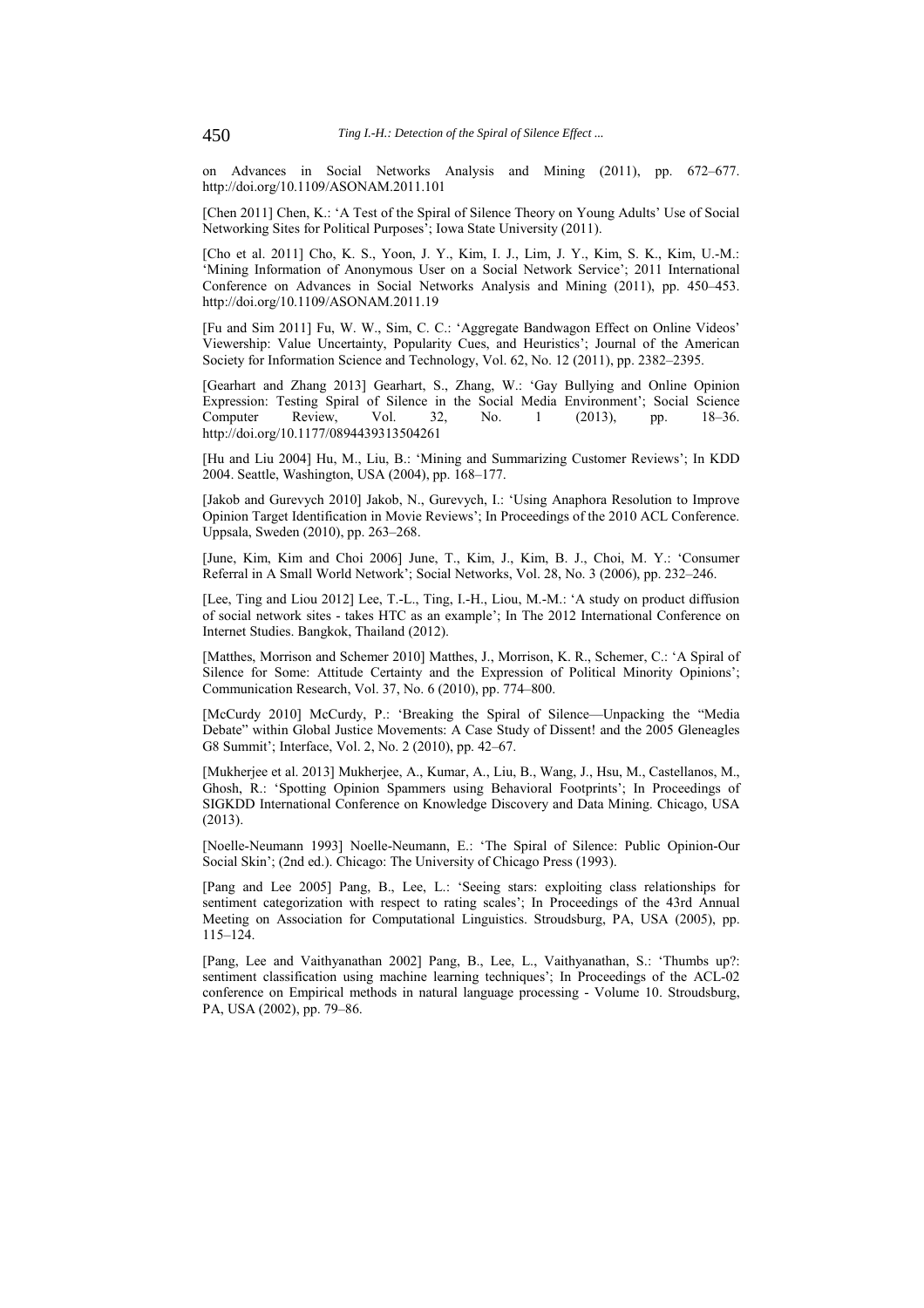[Qian and Liu 2013] Qian, T., Liu, B.: 'Identifying Multiple Userids of the Same Author'; In Proceedings of Conference on Empirical Methods in Natural Language Processing (EMNLP-2013). Seattle, USA (2013).

[Salmon and Kline 1985] Salmon, C. T., Kline, F. G.: 'The Spiral of Silence Ten Years Later. An Examination and Evaluation'; In K. R. Sanders, L. L. Kaid & D. Nimmo (Eds.), Political Communication Yearbook 1984. Carbondale, Edwardsville (1985), pp. 3–30.

[Scott 2000] Scott, J.: 'Social Network Analysis: A Handbook'; London: SAGE Publication  $(2000)$ .

[Somprasertsri 2010] Somprasertsri, G.: 'Mining Feature-Opinion in Online Customer Reviews for Opinion Summarization'; Computer, Vol. 16, No. 6 (2010), pp. 938–955. http://doi.org/10.3217/jucs-016-06-0938

[Stratta 2004] Stratta, R. J.: 'Expanded Criteria Donors in Kidney Transplantation: A Treadmill or Bandwagon Effect?'; Medscape Transplantation, Vol. 5, No. 2 (2004). Retrieved from http://www.medscape.org/viewarticle/488926

[Thelwall, Buckley, Paltoglou, Cai and Kappas 2010] Thelwall, M., Buckley, K., Paltoglou, G., Cai, D., Kappas, A.: 'Sentiment strength detection in short informal text'; Journal of the American Society for Information Science and Technology, Vol. 61, No. 12 (2010), pp. 2544– 2558.

[Ting 2015] Ting, I.: 'Towarding The Effect of Spiral of Silence Detection Based on Social Network Analysis and Opinion Mining Techniques'; In CIST'15: International Conference on Computer and Information Science and Technology. Ottawa (2015), pp. 1–2.

[Ting and Yen 2012] Ting, I., Yen, C.: 'Opinion Groups Identification in Blogsphere based on the Techniques of Web and Social Networks Analysis'; In The 4th International Conference on Machine Learning and Computing. Hong Kong, China (2012), pp. 76–80.

[Ting, Chang and Wang 2012] Ting, I.-H., Chang, P. S., Wang, S.-L.: 'Understanding Microblog Users for Social Recommendation Based on Social Networks Analysis'; Journal of Universal Computer Science, Vol. 18, No. 4 (2012), pp. 554–576. http://doi.org/10.3217/jucs-018-04-0554

[Turney 2002] Turney, P. D.: 'Thumbs up or thumbs down?: semantic orientation applied to unsupervised classification of reviews'; In Proceedings of the 40th Annual Meeting on Association for Computational Linguistics. Stroudsburg, PA, USA (2002), pp. 417–424.

[Version and Auvinen 2013] Version, O., Auvinen, A.: 'Social Media-The New Power Of Political Influence'; Suomen Toivi-Think Tank (2013).

[Wang 2011] Wang, C.: 'The Emergence of Spiral of Silence from Individual Behaviors: Agent-based Modeling of Spiral of Silence'; In The 64th Annual Conference of the World Association for Public Opinion Research (WAPOR). Amsterdam, The Netherlands (2011).

[Wang, Ting and Li 2011] Wang, C.-S., Ting, I.-H., Li, Y.-C.: 'Taiwan Academic Network Discussion via Social Networks Analysis Perspective'; 2011 International Conference on Advances in Social Networks Analysis and Mining (2011), pp. 685–689. http://doi.org/10.1109/ASONAM.2011.99

[Wang, Ting and Wu 2013] Wang, K.-Y., Ting, I.-H., Wu, H.-J.: 'Discovering interest groups for marketing in virtual communities: An integrated approach'; Journal of Business Research, Vol. 66, No. 9 (2013), pp. 1360–1366. http://doi.org/10.1016/j.jbusres.2012.02.037

[Wasserman and Faust 1994] Wasserman, B., Faust, K.: 'Social Network Analysis: Methods and Applications'; New York: Cambridge University Press (1994).